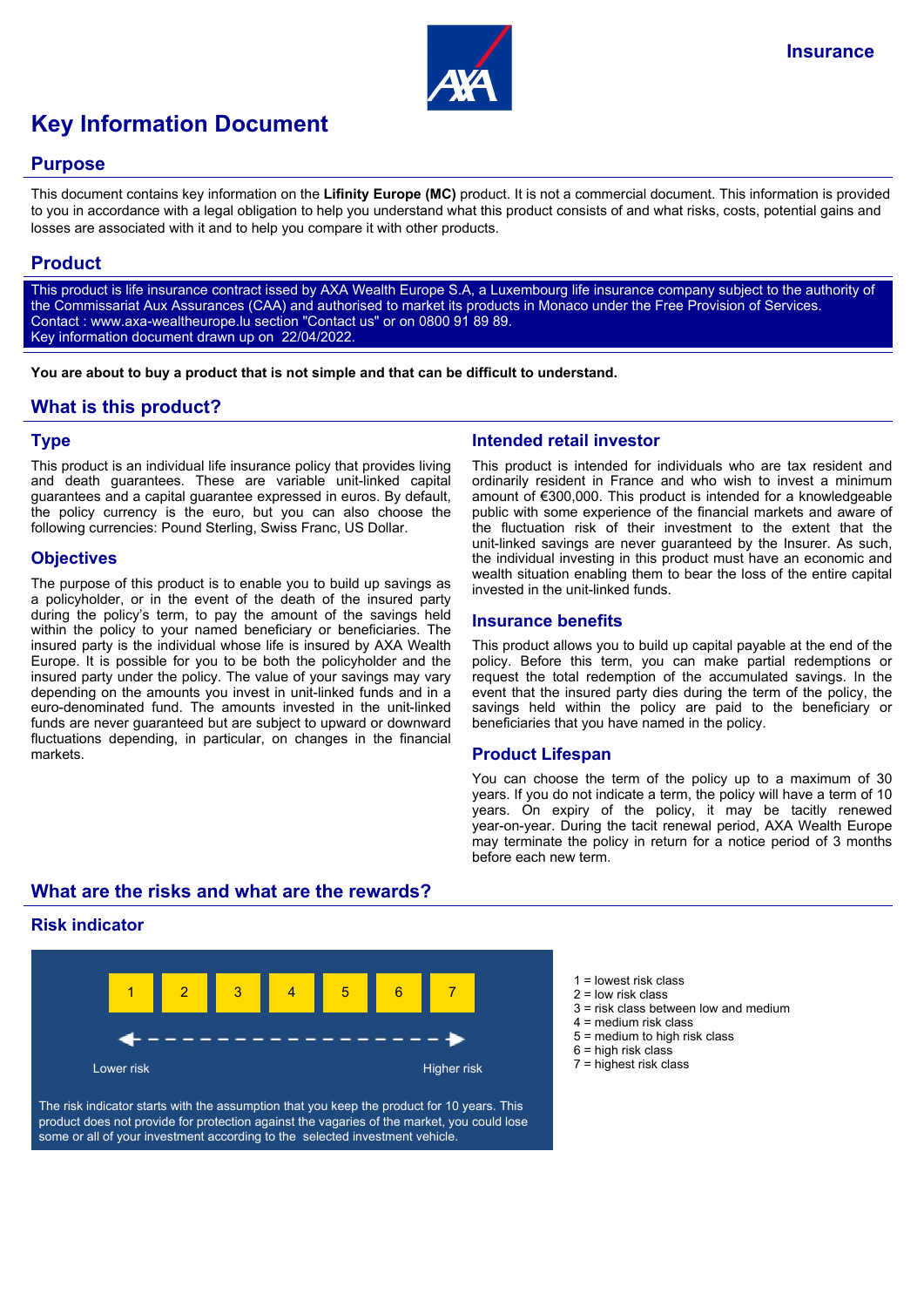The overall risk indicator helps you assess the risk level of the **Lifinity Europe (MC)** product and compare it with other investment products. The risk and return on investment vary according to the chosen investment options. The performance of the product as a whole depends on the choice of investment options. Specific information describing each investment option is available on the website www.axa-wealtheurope.lu.

This product offers a range of investment options with risk classes ranging from the 1, lowest risk class, to 7, the highest risk class. The risk and return on investment will vary depending on the specific investment vehicles chosen and whose various key information documents are available on the website www.axa-wealtheurope.lu. Penalties on surrender apply under certain conditions mentioned under "How long should I keep it and can I withdraw cash early?"

**Beaware of Currency risk :** For certain investment vehicles denominated in a currency other than the euro, the return when expressed in euros may vary according to changes in the exchange rate. This exchange rate risk is never taken into account in the above indicator.

#### **Performance scenarios**

Risk and return vary depending on the investment vehicles you choose. The key information documents specific to each investment vehicle are available on the website www.axa-wealtheurope.lu. The figures shown take account of all the costs incurred for the product itself but not the ancillary costs that may be requested by the person presenting this product and/or advising you. These figures do not take into account your personal tax situation, which may also affect the amounts you receive.

## **What happens if AXA Wealth Europe S.A is unable to make pay out ?**

In the absence of a guarantee fund for compensation of policyholders in the event of default by AXA Wealth Europe and in order to limit the possible financial losses suffered by policyholders and/or beneficiaries, Luxembourg law stipulates that the assets relating to life insurance policies constitute separate wealth and are managed separately from the own assets of AXA Wealth Europe. These assets are subject to deposit agreements previously approved by the Commissariat aux Assurances (CAA) with banks known as "custodians". In the event of the insurer's insolvency, segregated assets are therefore protected in relation to the company's other assets, and policyholders and/or beneficiaries collectively have a senior preferred claim which will take precedence over all other creditors with respect to these separate assets. This enables them to recover, as a priority, claims relating to the performance of their insurance policies. Policyholders and/or beneficiaries are also potentially exposed to the failure of a custodian bank, which also has the obligation to segregate the deposits referred to above, which therefore provides double protection for policyholders and beneficiaries. Securities should be fully recovered. Only cash deposited there is not being protected and could therefore be lost in whole or in part. In addition, the euro-denominated fund benefits from a reinsurance of 100% by AXA France. In the event of default by AXA France, AXA Wealth Europe's obligations to policyholders are protected by a bank guarantee mechanism (pledge).

## **What will this investment cost me ?**

The estimated rate of reduction in return is dependent on your total costs over a specified period of time. Total costs include recurring costs, one-off costs and ancillary costs.

The amounts indicated below correspond to a projection of the maximum of the total costs linked to the product itself for three different holding periods. The figures presented assume an investment of €10,000 in the product. These figures are estimates and may change in the future.

The figures doesn't take into account optionnal guarantees which may be proposed.

#### **Costs over time**

| Investment 10 000 $\epsilon$ |                  |                  |                     |
|------------------------------|------------------|------------------|---------------------|
| <b>Scenarios</b>             | If you exit      | If you exit      | If you exit         |
|                              | after            | after            | after               |
|                              | 1 year           | 5 years          | <b>10 years</b>     |
| <b>Total costs</b>           | 492 € to 1,737 € | 913 € to 9,978 € | 1 147 € to 40.427 € |
| Reduction in return per year | 4.92% to 17.37%  | 2.24% to 14.54%  | 1.90% to 14.18%     |

It is possible that the person who presents this product to you or who advises you about this product will ask you to pay additional fees in connection with this(these) service(s). If this is the case, this person will inform you of the amount of these fees and will have to indicate the impact of all costs on your investment over time.